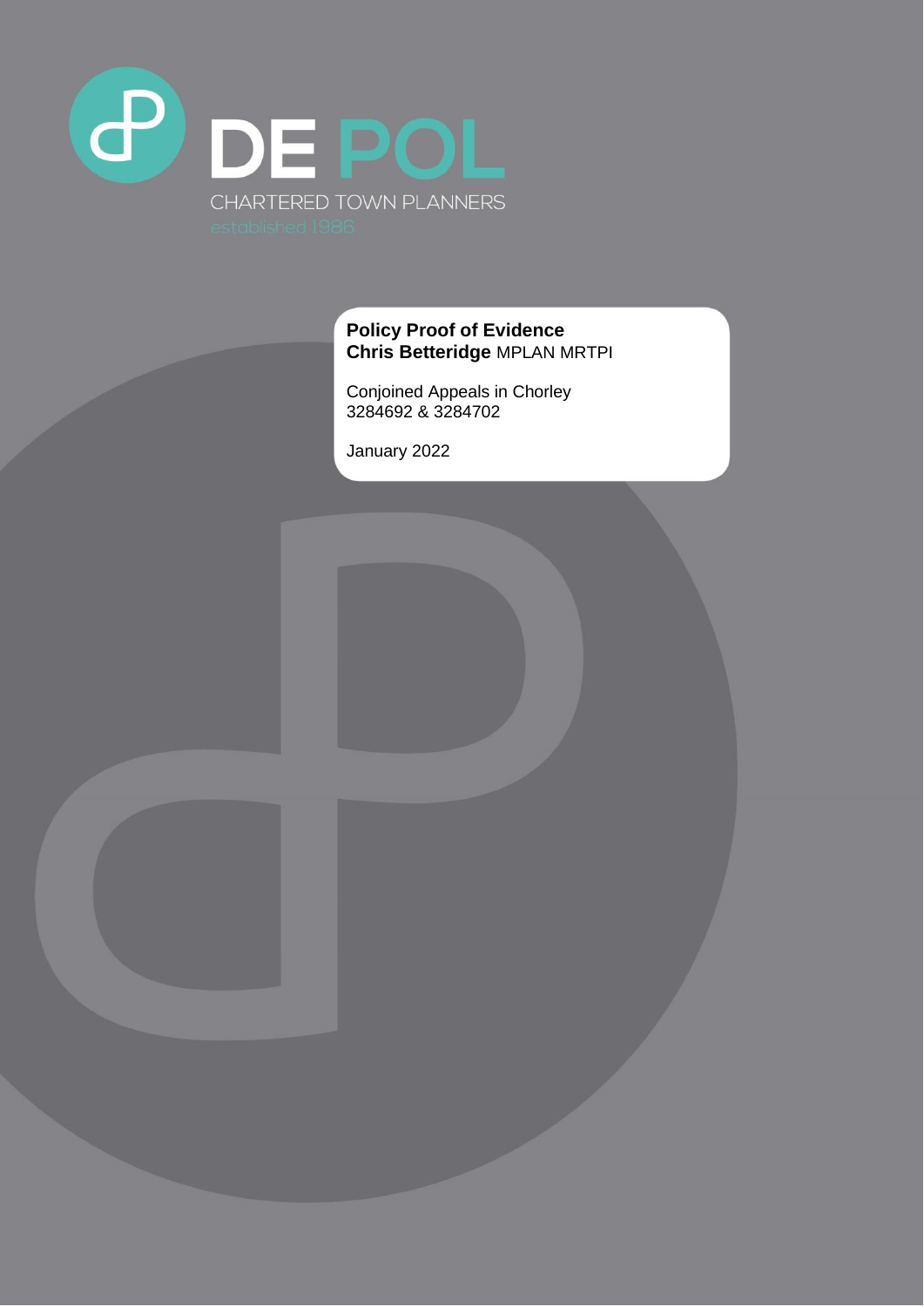

### **Contents**

| Chapter 1  | <b>Introduction</b>                                                                                       | Page |
|------------|-----------------------------------------------------------------------------------------------------------|------|
| Chapter 2  | <b>Consideration of Most Important Policies</b>                                                           | 3    |
| Chapter 3  | <b>Policy Weight</b>                                                                                      | 14   |
| Chapter 4  | <b>Conclusion</b>                                                                                         | 17   |
| Appendix 1 | List of Safeguarded Sites proposed for potential development in<br>Emerging Local Plan Issues and Options |      |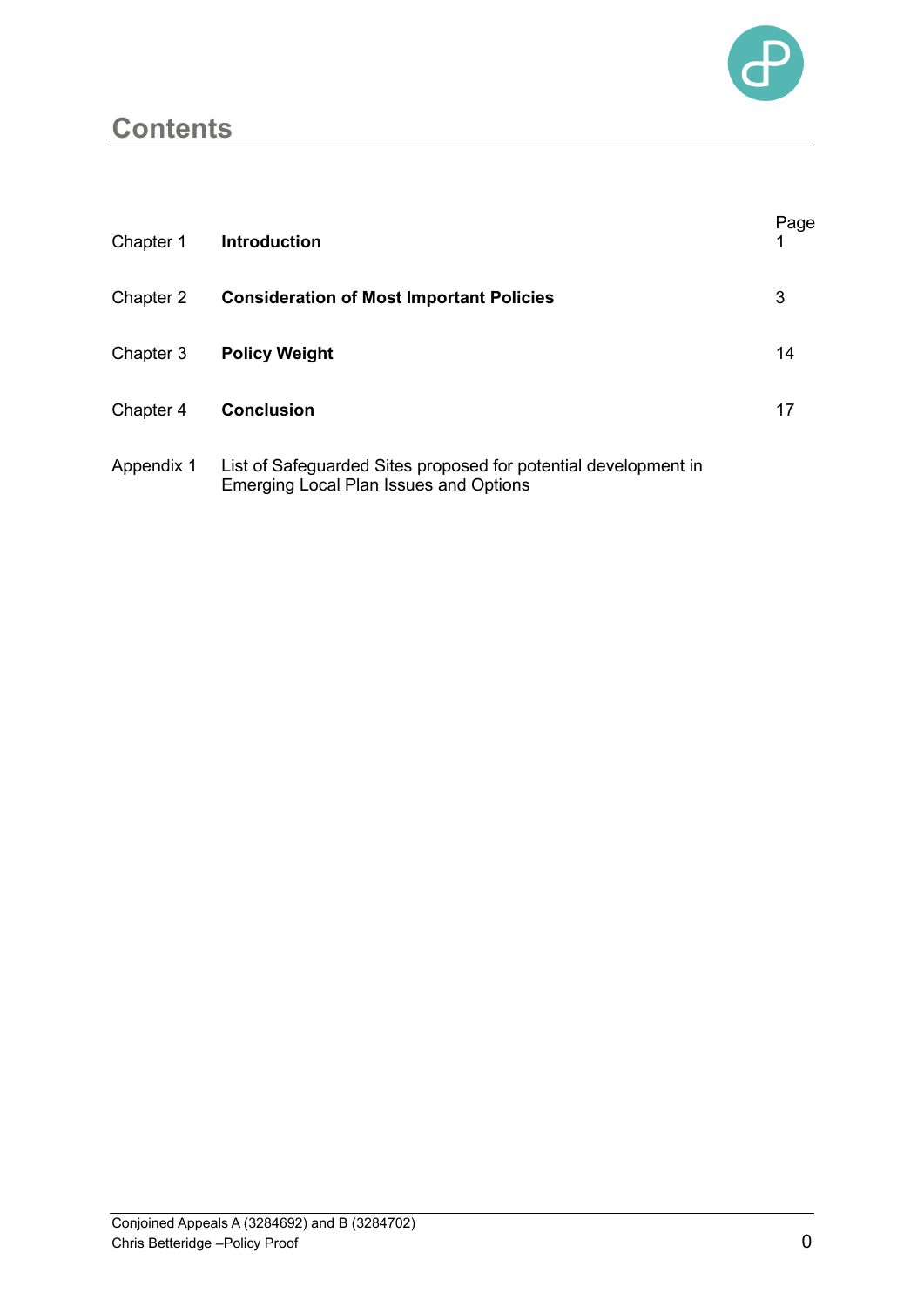

# **1. Introduction**

- 1.1. This Proof of Evidence is submitted jointly on behalf of Metacre Ltd and Hollins Strategic Land in respect of the following appeals against Chorley Council's refusal of planning permission.
	- Appeal A Land at Carrington Road, Adlington. Appeal ref. APP/D2320/W/21/3284692
	- Appeal B Land South of Parr Lane, Eccleston. Appeal ref. APP/N2345/W/20/3284702
- 1.2. This proof relates to Strategic Policy and in particular the most important policies for determining the appeals.

#### Qualifications

- 1.3. I am Chris Betteridge, Associate at De Pol Associates Ltd Chartered Town Planning Consultants, based in Farrington, Leyland. I have a Master of Town Planning Degree from the University of Liverpool and I am a corporate member of the Royal Town Planning Institute. I have 17 years professional experience in the field of town planning.
- 1.4. I am familiar with the details of the cases and the policies of the development plan.
- 1.5. I declare that the evidence which I have prepared and provide for this appeal in this Proof of Evidence is true and has been prepared and is given in accordance with the guidance of the Royal Town Planning Institute. I confirm that the opinions expressed are my true and professional opinions. I understand my duty to the Inquiry and have complied, and will continue to comply, with that duty.
- 1.6. My evidence refers to background information set out in the Statements of Common Ground (SoCG), Statements of Case (SoC) and evidence provided by Mr Saunders, who is also providing evidence on behalf of both appellants in this case.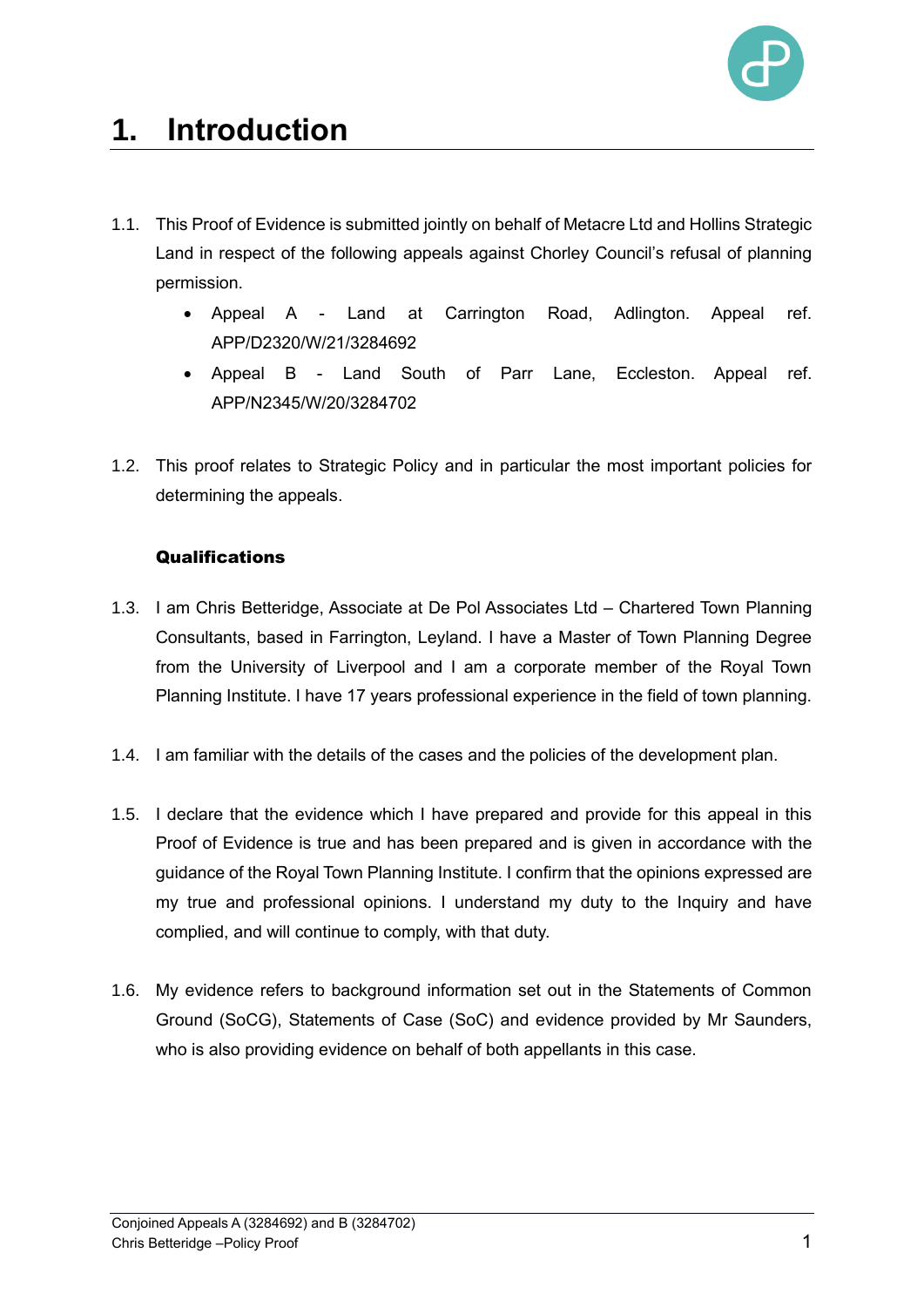

#### Appeal Sites and Background

- 1.7. Detailed descriptions and planning histories of the appeal sites are included within the relevant Planning Statements submitted in association with the relevant application, and again in the Statements of Case.
- 1.8. This proof addresses the key issues of the application of paragraph 11 of NPPF, the most important policies within the development plan and, whether in the context of the NPPF these policies should be considered out-of-date for the purposes of determining this appeal.
- 1.9. Mr Saunders has prepared separate evidence in respect of housing land supply and whether the tilted balance applies in respect of this, including Core Strategy Policy 4. On these matters I defer to the evidence prepared and submitted by Mr Saunders whose evidence demonstrates that the Council is unable to demonstrate a 5-year housing land supply and that CS Policy 4 is out-of-date.
- 1.10. Further assessment of relevant matters and planning balance is contained within the site-specific proofs prepared by me in respect of Parr Lane (Appeal B) and Mr Sedgwick in relation to Carrington Road (Appeal A).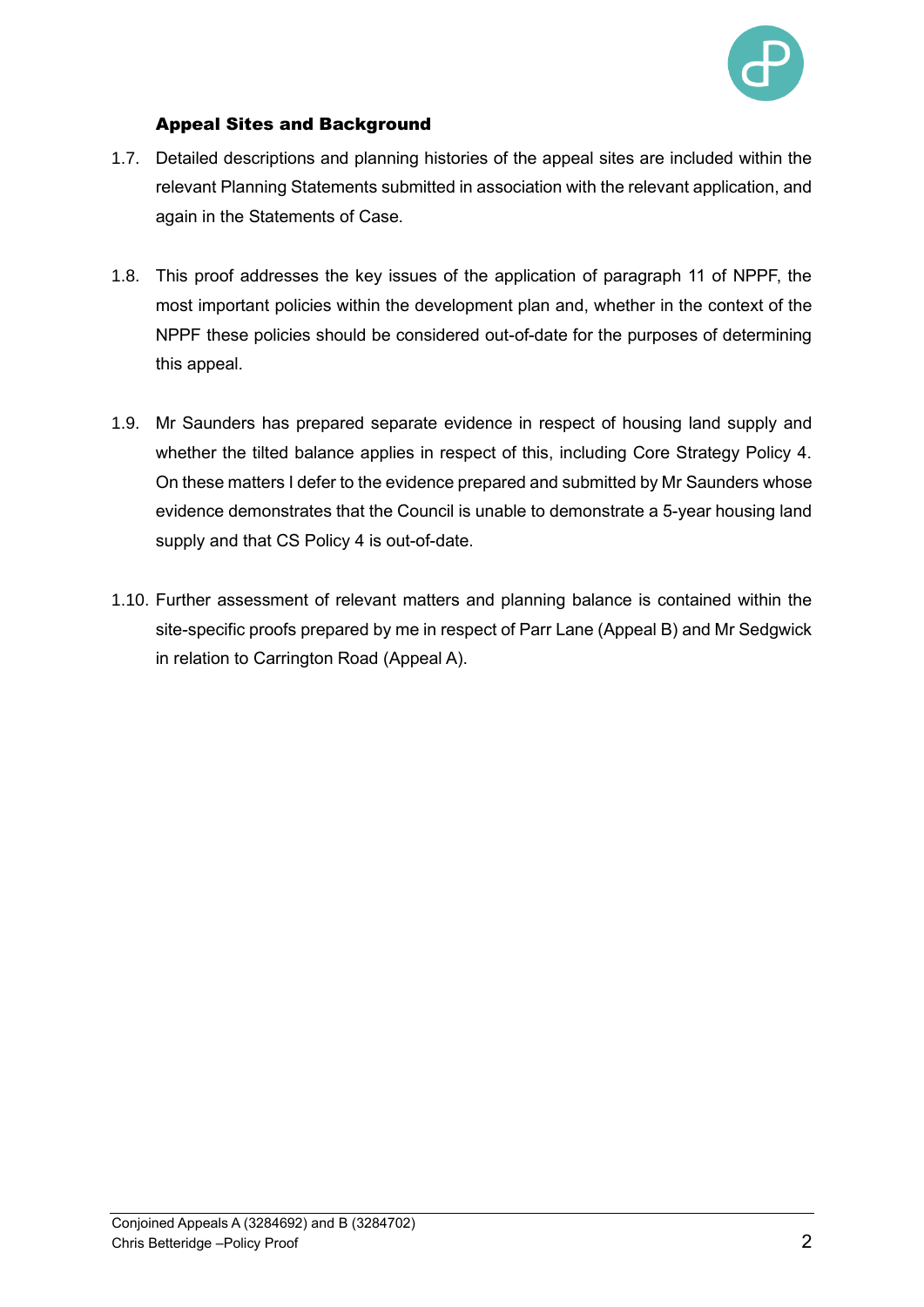

## **2. Consideration of Most Important Policies**

#### NPPF Paragraph 11

- 2.1. NPPF identifies in paragraph 11(d) that where there are no development plan policies, or the policies most important for determining the application are out-of-date permission should be granted unless:
	- i) The application of policies in this Framework that protect areas or assets of particular importance provides a clear reason for refusing the development proposed; or
	- ii) Any adverse impacts of doing so would significantly and demonstrably outweigh the benefits when assessed against the policies in this Framework as a whole.
- 2.2. In respect of i) this is not applicable to the appeals which do not fall within the categories outlined in footnote 7. In terms of ii) the Council's reasons for refusal do not identify any adverse impacts which would significantly and demonstrably outweigh the benefits.
- 2.3. The above is commonly referred to as the 'tilted balance' and this Proof considers whether policies are out-of-date and whether the paragraph 11d) titled balance is triggered in relation to these two appeals and what weight should be given to these policies in the planning balance.
- 2.4. In assessing most important policies, it is necessary to follow the process outlined in the Wavendon Properties case, as expressed in the ruling below:

*"In my view the plain words of the policy clearly require that having established which are the most important for determining the application, and having determined each of them in relation to the question of whether or not they are out of date applying the current Framework and the approach set out in the Bloor case, an overall judgement must be formed as to whether or not, taken as a whole these policies are considered out-of-date for the purposes of the decision"*<sup>1</sup> .

2.5. To summarise the above approach the required steps are:

<sup>1</sup> **CD8.19** Wavendon Properties v SSHCLG & Milton Keynes Council [2019] EWHC 1524 (Admin) para. 38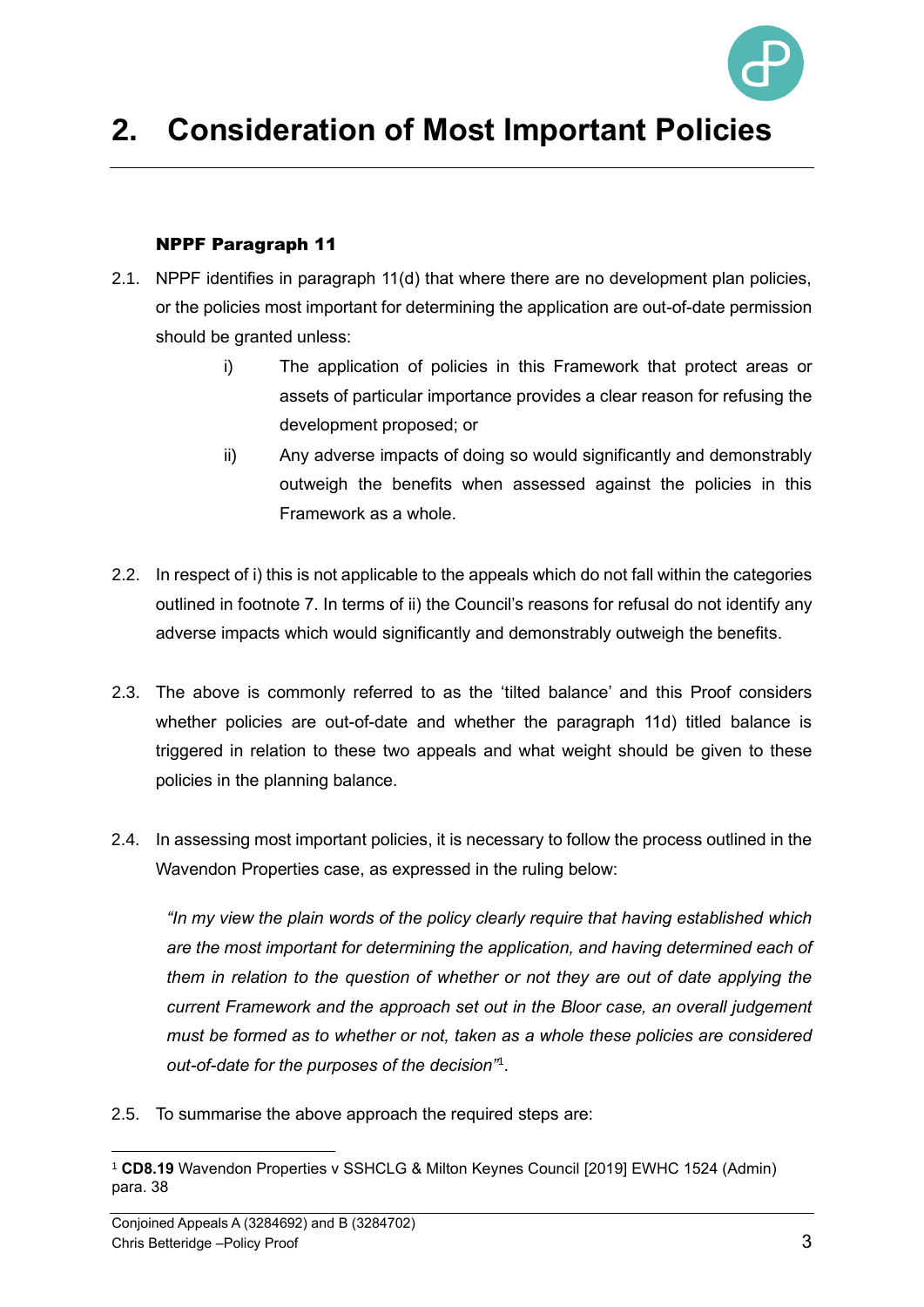

- 1. Identify the most important policies;
- 2. Examine them individually and establish whether they are out of date;
- 3. Consider them as a whole and determine whether they are out-of-date on this basis.
- 2.6. The matter of most important policies was considered in the Pear Tree Lane appeal which also related to the development of Safeguarded Land in Chorley. In this appeal case the appeal Inspector identified the most important policies as Core Strategy (CS) policies 1 and 4 and Chorley Local Plan policy  $BNE3<sup>2</sup>$ . I do not disagree with the Inspector's conclusions on this matter. It is agreed between parties that these policies are the most important for consideration in respect of this appeal<sup>3</sup>.
- 2.7. The Council had previously identified Local Plan Policy V2 as one of the most important policies but, following discussion it was agreed that policy V2 was not directly pertinent to the appeal sites.
- 2.8. With regards to whether the identified most important policies are out of date NPPF footnote 8 advises that if the authority cannot demonstrate a five-year supply of deliverable housing sites or where the Housing Delivery Test indicates delivery was substantially below the housing requirement, then the most important policies should automatically be considered out of date for the purposes of NPPF paragraph 11d). This is common ground between the parties. Consequently, if it is concluded that Chorley cannot demonstrate a five-year housing land supply in accordance with paragraph 74 of NPPF then the paragraph 11d) titled balance is automatically triggered.
- 2.9. However, and irrespective of NPPF footnote 8, this Proof considers whether the most important policies are also out-of-date due to inconsistency with national policy.
- 2.10. In terms of whether a policy should be considered out-of-date for the purposes of paragraph 11d) this has been considered in the courts. It has been established, that "*if the policies which are most important for determining the planning application have been overtaken by things that have happened since the plan was adopted, either on the*

<sup>2</sup> **CD8.1** Appeal - Land at Pear Tree Lane APP/D2320/W/20/3247136 para. 44

<sup>3</sup> **CD10.5** Planning SoCG para. 5.17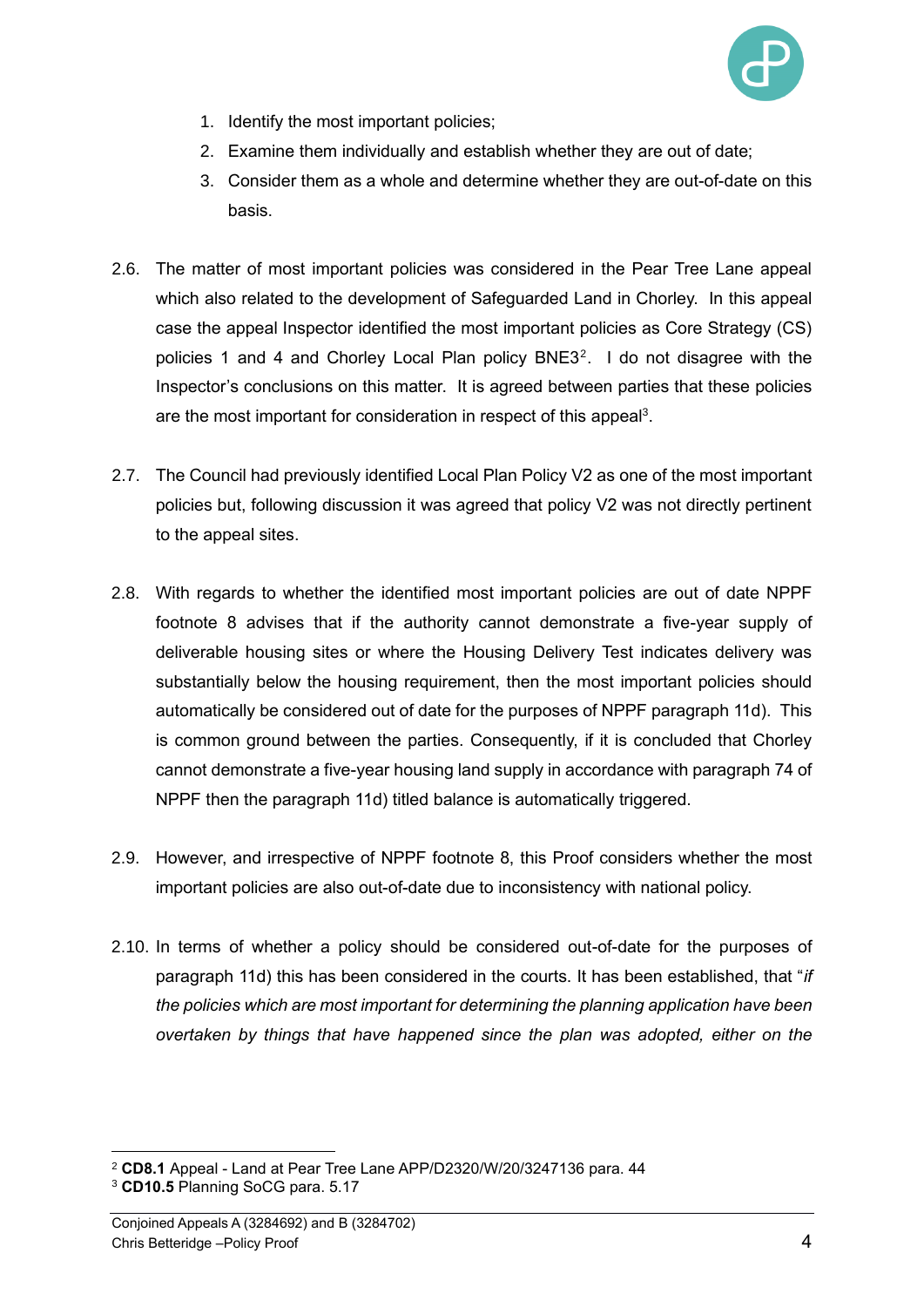

*ground or through a change in national policy, or for some other reason, so that they are now out-of-date*" 4 .

2.11. These issues are considered below.

#### CS Policy 1 – Locating Growth

- 2.12. CS Policy 1 provides the strategic policy for the location of development across Central Lancashire. The policy identifies a hierarchy of settlements across Central Lancashire where growth and investment will be supported. The encouragement of growth and investment extends to Local Service Centres providing the proposed development is in keeping with the local character and setting.
- 2.13. CS Policy 1 identifies Adlington as an Local Urban Service Centre and Eccleston as a Local Rural Service Centre; in both centres growth and investment is permitted. There is no suggestion in the Council's Statement of Case or reasons for refusal that either proposal conflicts with this policy.
- 2.14. Whilst CS Policy 1 provides a strategic approach to the location of growth and development in Chorley and the wider Central Lancashire area, it does not specifically define settlement boundaries. This was the same position expressed by the Pear Tree Lane Inspector who concluded CS Policy 1 "*does not of itself define settlement boundaries or limit development only to sites within settlements in Chorley borough*" 5 . Other policies within the Chorley Local Plan serve the purpose of limiting development with a range of policies identifying permissible land uses depending on any given site's designation.
- 2.15. CS Policy 1 seeks to direct development to sustainable locations, which in itself is consistent with NPPF. It does not define the settlement boundaries or place a restriction on development in or on the edge of the Local Urban Centres or Local Rural Service Centres.
- 2.16. In this context CS Policy 1 is not considered to be out-of-date.

<sup>4</sup> **CD8.33** Peel Investments v Secretary of State for Housing, Communities & Local Government [2020] EWCA Civ 1175 para. 66 <sup>5</sup> **CD8.1** Appeal - Land at Pear Tree Lane APP/D2320/W/20/3247136 para. 47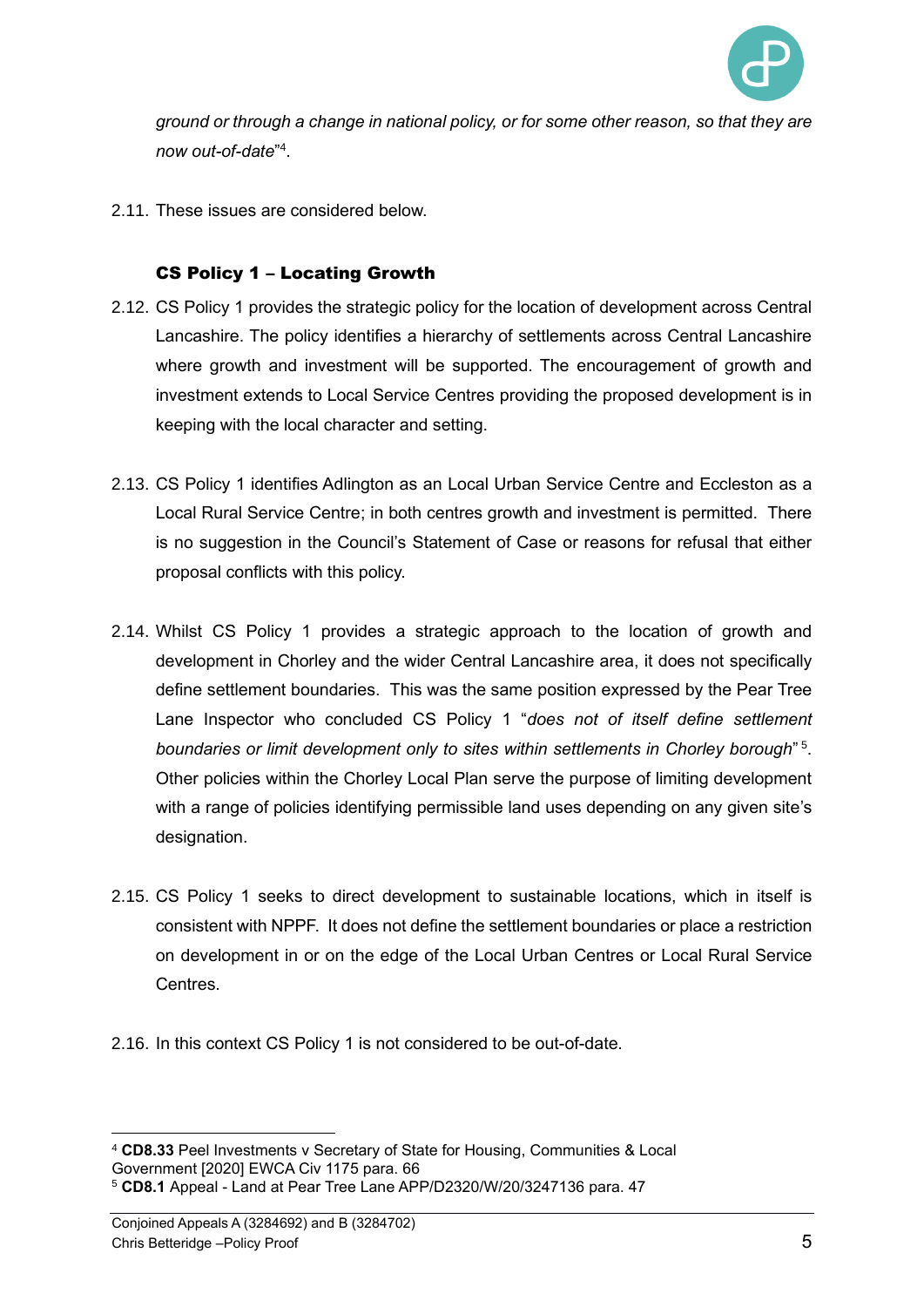

#### CS Policy 4 – Housing Delivery

- 2.17. CS Policy 4 sets out the strategic housing requirement for Central Lancashire which is divided between the three Central Lancashire Authorities. The policy provides a minimum annual requirement for each of the three authorities, with Chorley required to deliver 417 dwellings per annum. The Position in respect of CS Policy 4 is set out in Mr Saunders' evidence who deals directly with this matter. As such I summarise the position outlined by Mr Saunders insofar as it is relevant to my Proof.
- 2.18. Mr Saunders' evidence highlights that NPPF paragraph 61 identifies for the purposes of determining housing requirement and minimum housing needed this should be informed by local housing need assessment and/or conducted using the standard methodology. He acknowledges that under NPPF paragraph 74 and footnote 39, CS Policy 4 should be used for the calculation of the 5-year housing land supply on the basis that a review of the CS policy 4 requirement was undertaken in 2017 which found that the policy did not require updating (MOU1). However, he goes on to conclude that there are reasons to apply planning judgement to depart from policy guidance, namely:
	- Neither national policy nor guidance is comprehensive or complete.
	- Neither NPPF or PPG preclude changes in circumstances since October 2017 being taken into consideration when assessing CS Policy 4 and whether it is out-of-date
	- The use of Standard Method Local Housing Need is consistent with the Chain House Lane ruling that CS Policy 4 is out-of-date and the most recent Chain House Lane appeal decision in which the Inspector relied on this ruling
	- MOU1 time expired in October 2020 in the setting of its own requirement to be reviewed no less than every 3 years or when new evidence emerges which renders it out-of-date.
- 2.19. Mr Saunders' evidence makes clear that Policy CS4 is out of date and that Standard Method Local Housing Need is the appropriate figure to calculate Chorley's 5-year housing land supply requirement.
- 2.20. Mr Saunders' evidence also considers whether Policy CS4 is out-of-date for reasons other than the Council not being able to demonstrate a five-year housing land supply. He concludes this is the case identifying three specific significant changes which have taken place since CS Policy 4 was adopted rendering it out-of-date. These are: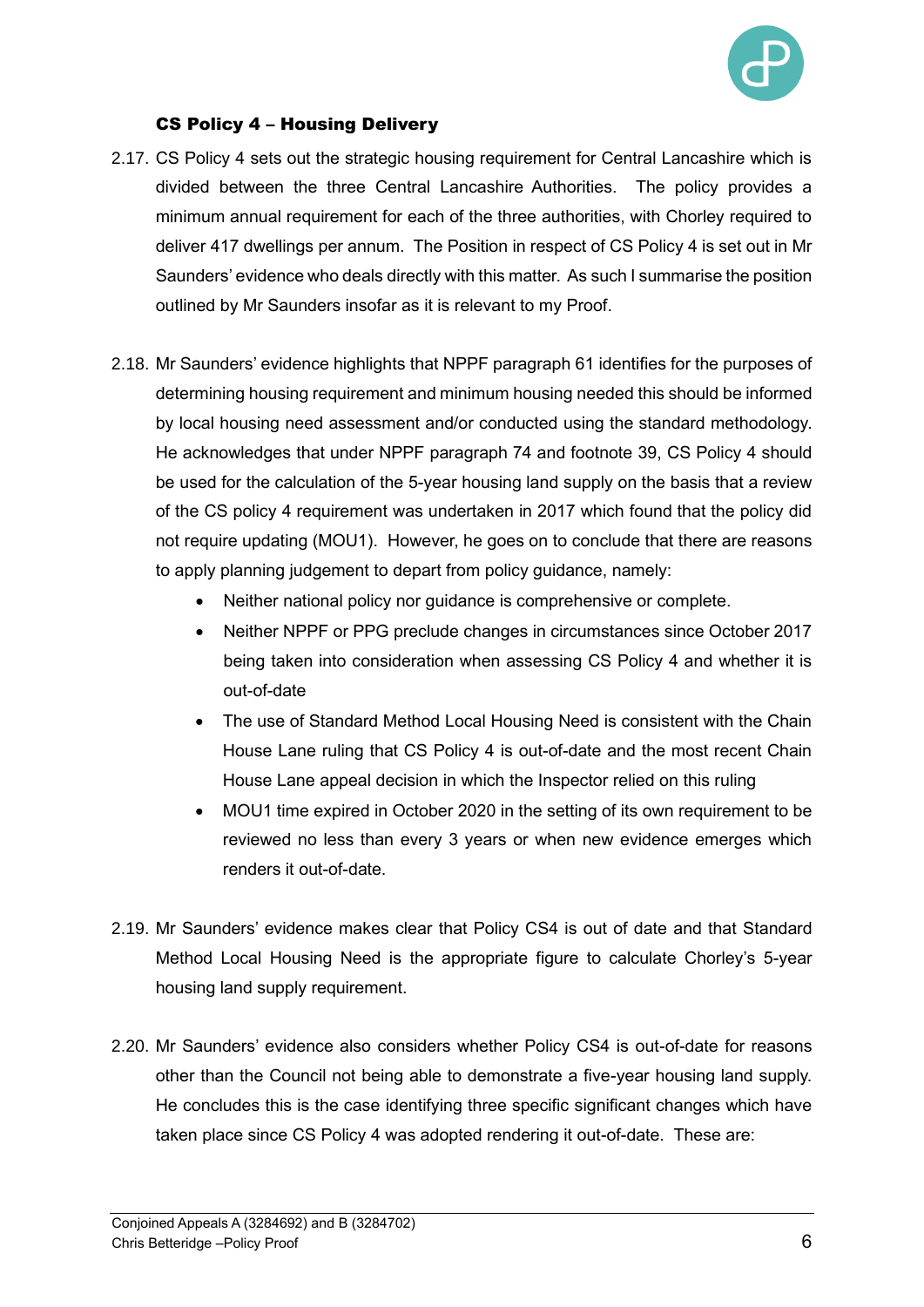

- Significant change in methodology The introduction of the Standard Method differs significantly from the RSS approach which was the basis for CS Policy 4 and the 2017 MOU1 review which was based on NPPF 2012. It is common ground that the change in methodology is significant.
- Significant increase in Local Housing Need The Standard Method approach results in a significant increase in housing need from 417 dpa to 537 dpa.
- Significant change in distribution across Central Lancashire The Standard Method redistributes housing with an increased proportion required in Chorley.
- 2.21. These conclusions are supported in Mr Saunders' by further evidence, summarised as follows:
	- The CS Policy 4 requirement was calculated based on data from 1998-2003 and then redistributed manually and as such is not an accurate representation of Housing Need;
	- The methodology behind the CS Policy 4 figures differs significantly from the NPPF methodology which was specifically introduced to significantly boost the supply of homes;
	- A review of the MOU through MOU2 concluded that the CS Policy 4 was outof-date. Following the Pear Tree Lane appeal decision both Preston and South Ribble withdrew from MOU2. Chorley's approach, to continue to use CS Policy 4, is at odds with the other Central Lancashire authorities. The direct result of Chorley applying CS Policy 4 is that only half of the housing requirement across central Lancashire will be delivered.
- 2.22. For the reasons set out it in full in Mr Saunders' evidence it is clear that CS Policy 4 is out-of-date irrespective of NPPF footnote 8 as the significant change in circumstances has rendered the policy inconsistent with the NPPF.

#### Local Plan Policy BNE3 – Safeguarded Land

2.23. Both of the appeal sites are designated by the Local Plan as Safeguarded Land under Policy BNE3. The Parr Lane, Eccleston site (Appeal B) represents part of an area of Safeguarded Land referenced as BNE3.8, whilst the site at Carrington Road, Adlington (Appeal A) forms part of the Safeguarded Land site BNE3.3.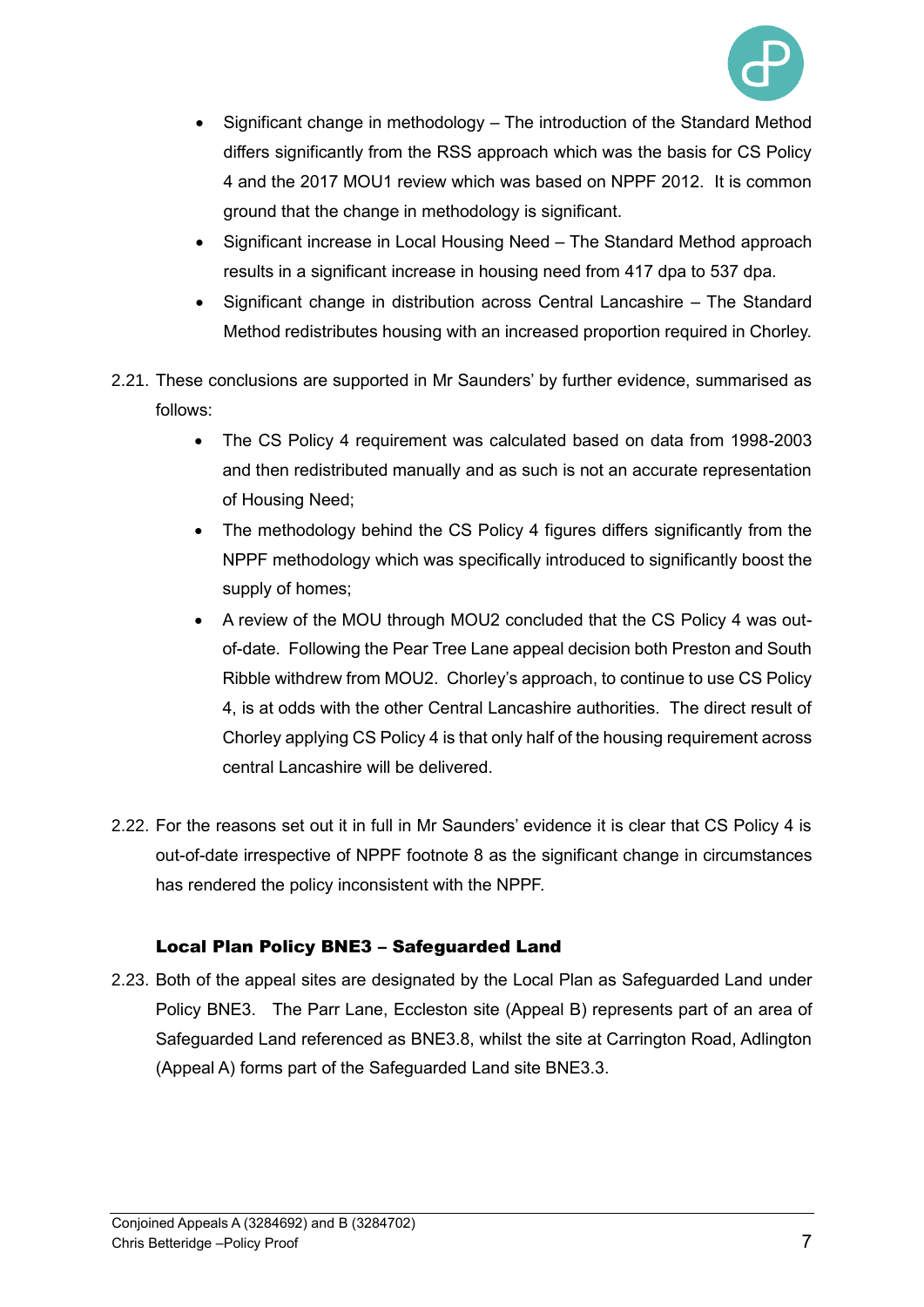

- 2.24. Paragraph 7.16 of the explanatory text to policy BNE 3 states "*in order that the Green Belt boundaries should be long lasting, land between some major settlements and the Green Belt is safeguarded for future development needs beyond the Plan period*" 6 .
- 2.25. In this respect, and as detailed in the Committee Reports, the sites were originally removed from the Green Belt and designated as Safeguarded Land in 1997 and then retained in 2003 as part of the Local Plan review. The sites were retained as Safeguarded Land in the 2015 Local Plan "*to provide for potential future development*  needs beyond the plan period" as confirmed by officers in the Committee Reports<sup>7</sup>. This was also confirmed by the Pear Tree Lane Inspector who described Safeguarded Land as "*to be safeguarded for future development needs beyond the plan period*" 8 .
- 2.26. On this basis Policy BNE3 restricts development within Safeguarded Land other than that which would be permissible in Other Areas of Open Countryside, or the Green Belt. Policy BNE2 of the Local Plan articulates the types of development which would be acceptable in Other Areas of Open Countryside, and this is restricted to agricultural, forestry or other uses appropriate to a rural area and the reuse or rehabilitation of existing rural buildings. It is acknowledged that the proposals for the appeal sites do not fall within any of these forms of development and therefore it is accepted that there is conflict with policy BNE3, insofar as the policy does not support the developments proposed within the plan period.
- 2.27. Paragraph 7.16 explains that policy BNE3 was considered and drafted in the context of paragraph 85 of NPPF 2012. Paragraph 85 of NPPF 2012 is not materially different from current national policy as outlined in paragraph 143 of NPPF. It is accepted therefore that the principle of safeguarded land is consistent with the requirements of NPPF. However, it is important to note that the policies of the Chorley Local Plan, including BNE3, were prepared and adopted in the setting of CS Policy 4 and the associated housing requirement, which for reasons already highlighted is out-of-date.
- 2.28. The Chorley Local Plan, and by necessary implication Policy BNE3, was adopted on the basis of the housing requirement outlined in CS Policy 4, which in turn was derived from the RS with its data baseline of 2003. The Local Plan and policies, including BNE3,

34

<sup>6</sup> **CD6.2** Chorley Local Plan para. 7.16

<sup>7</sup> **CD3.14** Parr Lane Committee Report para. 31 & **CD1.19** Carrington Road Committee Report para.

<sup>8</sup> **CD8.1** Appeal - Land at Pear Tree Lane APP/D2320/W/20/3247136 para. 7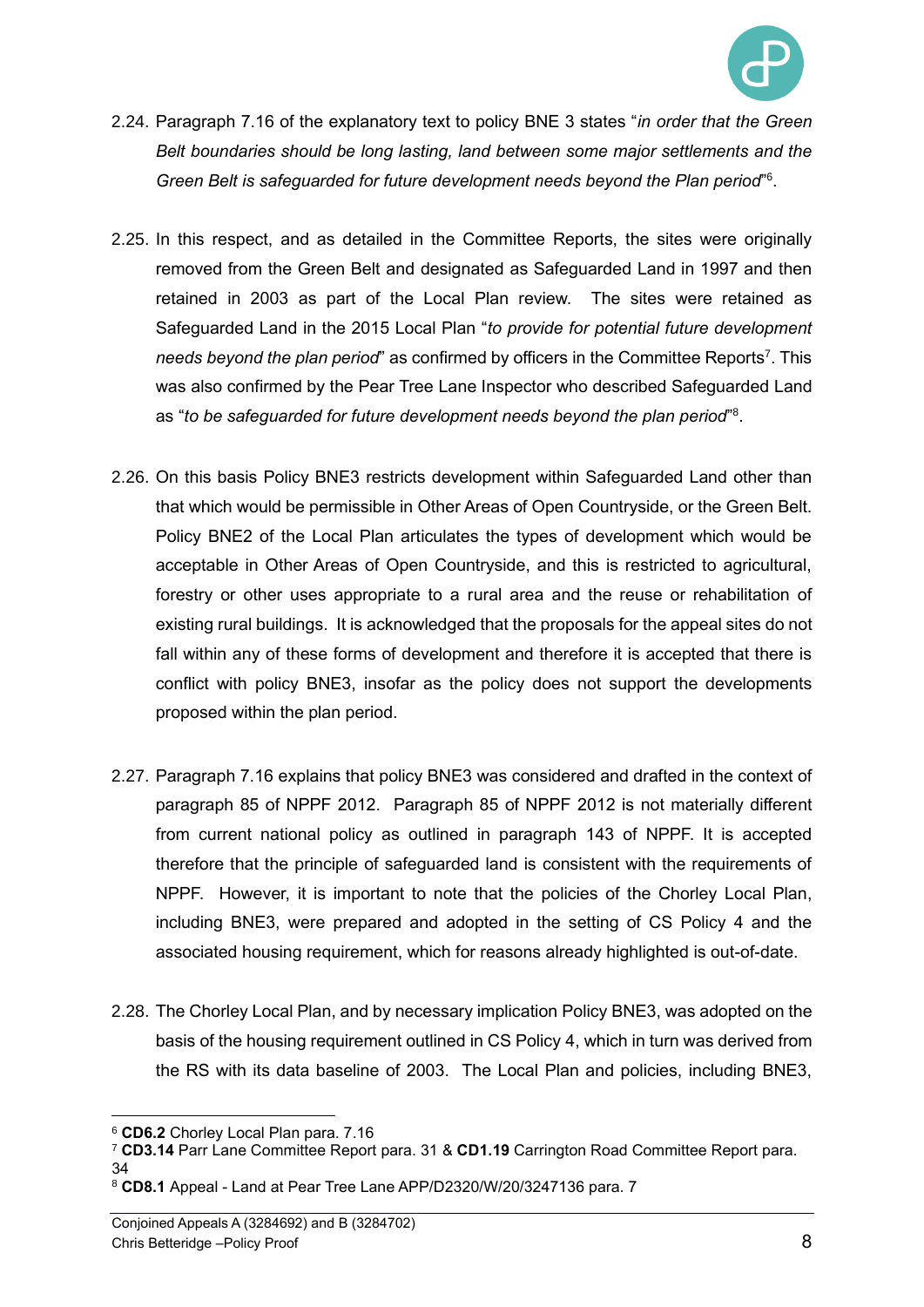

were adopted on the basis of the development requirements of the Plan at that time and using a methodology considered appropriate at that time. Land was allocated and designated in order to meet those requirements and the release of Safeguarded Land was not deemed necessary to meet these requirements.

- 2.29. The Local Plan housing requirement set by CS Policy 4 for Chorley is 417 per annum, which equates to 6,255 dwellings for the 15-year plan period 2012-2026. Chorley Local Plan Table 1 on page 18 identifies a housing trajectory and a cumulative target of 9,591 dwellings for the plan period against an identified projection of cumulative completions of 9,946. Sufficient sites were identified to meet this requirement. Safeguarded Land is deemed to be suitable for development, but the appeal sites were not considered to be required to meet the development needs when the Local Plan was adopted. If Safeguarded Land was required at the time it would have been released, there being no other site specific impediments.
- 2.30. This point is reinforced by the land designations in the Borough. Outside of the Settlement Areas Chorley Local Plan has three distinct land use policies. The majority of this land is designated as Green Belt but otherwise it is designated as Safeguarded Land or Areas of Other Open Countryside. In combination these three designations place strict controls on development, essentially limiting residential development to within the defined Settlement Areas only.
- 2.31. In short Policy BNE3, and the designation of Safeguarded Land, was predicated on the understanding that the land would not be required within the Plan period to meet the housing requirements of CS Policy 4.
- 2.32. As I have already highlighted, Mr Saunders' evidence demonstrates that since the Plan's adoption there have been material changes which render CS Policy 4 out-of-date. The introduction of the Standard Method Local Housing Need represents a significant change in the housing requirement which renders the policy of-of-date, and as expanded upon below there is now a need to develop Safeguarded Land to meet the housing needs of the authority before the end of the plan period in 2026.
- 2.33. The Standard Method Housing Need for Chorley is 517 dwellings per annum which equates to a 5-year requirement, including 5 percent buffer of 2,820 dwellings. It is important to note that the 5-year housing supply period coincides with the end of the plan period to 2026.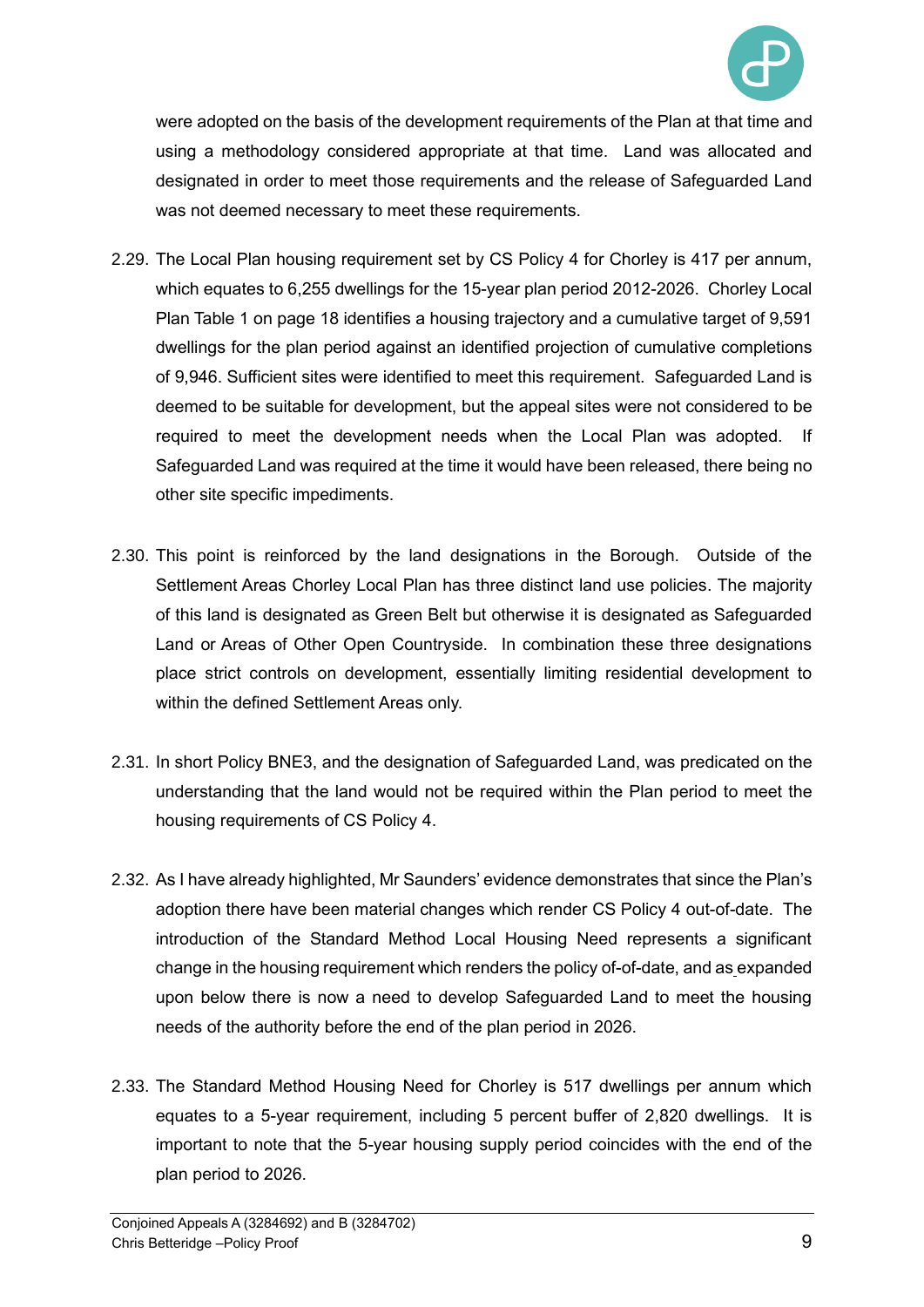

- 2.34. If one considers the total housing supply in Chorley, as outlined in Chorley's Five Year Housing Land Supply Report 2021, the Council has the following supply:
	- Allocated Sites with Planning Permission (left to be built)  $-1,096^9$
	- Allocated Sites without Planning Permission 559<sup>10</sup>
	- Windfall Sites (10 dwellings or more)  $-555^{11}$
	- Windfall Sites (fewer than 10 dwellings)  $-416^{12}$
	- Chorley Total Housing Supply 2,599 dwellings.
- 2.35. Clearly even if all the above identified supply were to be delivered before the end of the plan period, the Council would still be unable to deliver the Standard Method Local Housing Need over the next 5 years. This is accepted by the Council, who considers its deliverable supply to 2026, to be  $1,504^{13}$ . The reality is, in line with Mr Saunders' evidence, the Council only has a 2.5 year deliverable supply for the remainder of the plan period<sup>14</sup>. There is without a doubt a need to find and deliver additional sites to meet Housing Needs within the existing plan period based on the Standard Method Local Housing Need.
- 2.36. Development opportunities in Chorley are constrained by existing Green Belt, Safeguarded Land and Other Areas of Open countryside designations. Furthermore, it is clearly evident from the emerging Local Plan that there are insufficient development opportunities to meet the Borough's needs going forward and that safeguarded land needs to be released for development.
- 2.37. This is demonstrated by the Council's decision to identify all but one of the current safeguarded sites for potential development in the emerging Local Plan. The Issues and Options of the emerging combined Central Lancashire Local Plan has been consulted on and Chorley has identified sites for development as part of that process<sup>15</sup>. Annex 1 of the Issues and Options Consultation lists sites that are proposed for development by Chorley and the 11 Safeguarded Sites identified for potential development are listed in my Appendix 1. It is agreed in the SoCG that Safeguarded Land will need to be released

<sup>9</sup> **CD6.15** Five Year Housing Land Supply Statement for Chorley May 2021 Appendix 1

<sup>10</sup> **CD6.15** Five Year Housing Land Supply Statement for Chorley May 2021 Appendix 2

<sup>11</sup> **CD6.15** Five Year Housing Land Supply Statement for Chorley May 2021 Appendix 3

<sup>12</sup> **CD6.15** Five Year Housing Land Supply Statement for Chorley May 2021 Appendix 4

<sup>13</sup> **CD10.4** Housing Statement of Common Ground para. 2.26

<sup>14</sup> **CD10.4** Housing Statement of Common Ground para. 2.27

<sup>15</sup> **CD6.47** Central Lancashire Emerging Local Plan Issues and Options Annex 1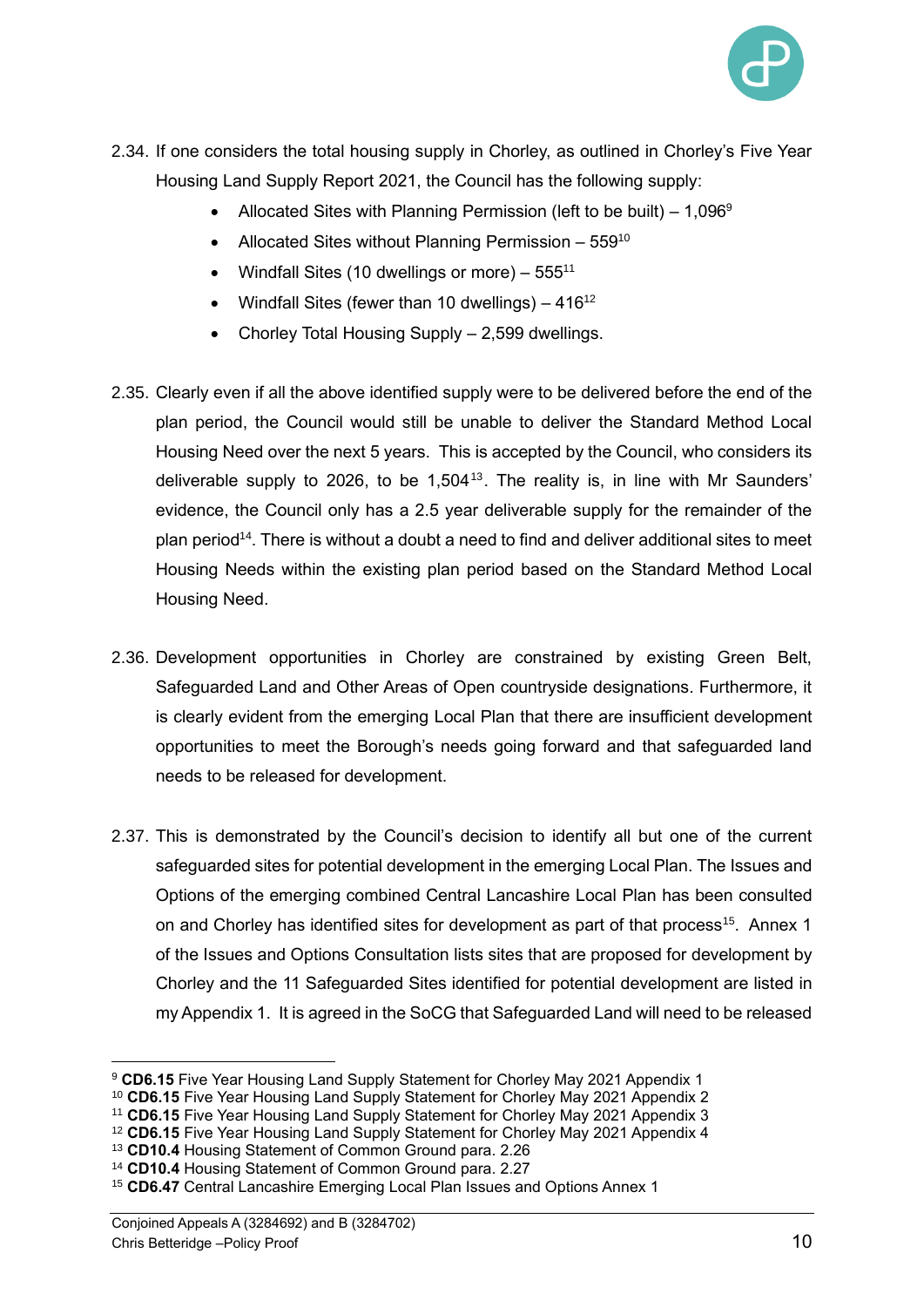

as part of the emerging plan. It should be noted that Chorley specifically undertook a process to identify the "*most appropriate sites*" <sup>16</sup>, this process was not undertaken by Preston or South Ribble Councils in respect of their sites which further confirms Chorley Council's acknowledgement and recognition that Safeguarded Land will need to be developed and that the appeal sites are suitable.

- 2.38. Given that the Council only have a 2.5 year deliverable housing supply and even if all their identified supply were capable of coming forward before the end of the plan period, which the council accept it cannot, there would still be insufficient housing sites to deliver the local housing need to the end of the current plan period. Consequently, the acknowledged need to release safeguarded land to meet development needs going forward is likely to be needed before 2026.
- 2.39. This is supported by the conclusions reached by the Planning Inspector in the Pear Tree Lane Appeal who stated:

"*Whilst the emerging CLLP is at an early stage and the final selection of housing allocations will be determined through the local plan examination process, it clearly recognises that land currently safeguarded in Policy BNE3 for development needs beyond the end of the CLP plan period in 2026, may need to be released before then to meet a housing requirement based on the standard method LHN*" 17 .

- 2.40. It is clear that there has been no change in circumstances since the Pear Tree Inspector made his decision, i.e., there is no 5-year supply against Standard Method Local Housing Need, Safeguarded Land continues to be identified for development in the emerging local plan and as demonstrated by the Council's overall supply position there continues to be a need to deliver additional sites within the current plan period.
- 2.41. As explained in respect of Green Belt, Safeguarded Land and Areas of Other Countryside designations in Chorley there are limited opportunities to accommodate the housing needs of the borough. When considering these designations only Safeguarded Land is identified specifically for the purpose of development, which is not the case with Other Areas of Countryside or Green Belt. Safeguarded Land comprises the identified sites which can accommodate the housing required.

<sup>16</sup> **CD6.47** Central Lancashire Emerging Local Plan Issues and Options Annex 1 pg. 3

<sup>17</sup> **CD8.1** Appeal - Land at Pear Tree Lane APP/D2320/W/20/3247136 para.50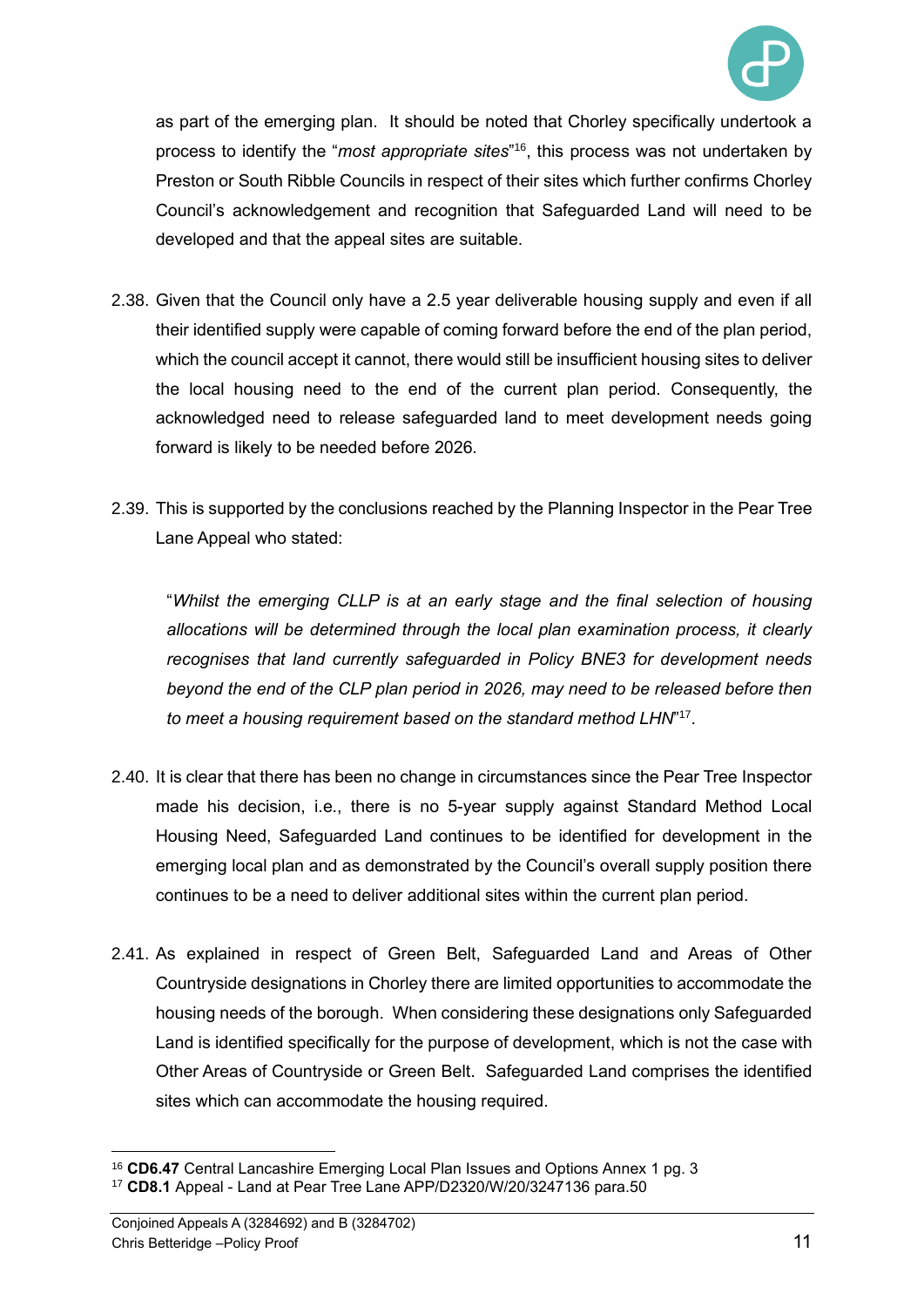

- 2.42. Furthermore, given that the plan period for the emerging plan starts in 2021 and the Council are suggesting that the emerging plan will be adopted before 2026, Safeguarded Land is likely to be released for development within the current plan period.
- 2.43. It is acknowledged that the reasoned justification to Policy BNE3 and paragraph 143 of NPPF state that safeguarded land is for development beyond the plan period and that safeguarded land should only be granted following an update to a plan. However, the introduction of the Standard Method and the requirement for Chorley to deliver an increased housing need change this.
- 2.44. The Safeguarded Land was identified in the context of CS Policy 4 and associated housing requirement. At the time of adoption, the Local Plan could not have foreseen this change in circumstances and there was therefore an expectation that Safeguarded Land would not be required until beyond the Plan Period. NPPF paragraph 143 d) confirms this approach by requiring it to be "*made clear that the safeguarded land is not allocated for development at the present time*". This was the case in 2015 when the Plan was adopted, but it is not the case now as there has been a significant change i.e., the introduction of the Standard Method Local Housing Need and associated uplift in housing need and as a consequence the lack of a 5-year housing land supply.
- 2.45. Whilst NPPF paragraph 143 d) and the explanatory text to Policy BNE3 both state that land should only be developed following an update to a plan, this policy should be read in the context of circumstances not changing and there being no requirement to consider the development of safeguarded land in advance of the completion of such a process. However, the Safeguarded Land designation is, together with Green Belt and Other Areas of Open Countryside, constraining development within the Borough and the ability to deliver housing need. Case Law has confirmed that settlement boundaries may be out-of-date depending on the extent that they derive from out-of-date housing requirements<sup>18</sup>. On the same basis, Safeguarded Land is out of date when predicated on an out-of-date housing requirement. This is the case in this instance and was the approach taken by the Chain House Lane Inspector who stated, "*policy G3 is out of date in the scenario whereby the housing requirement is derived from the application of the SM, and I have no substantive basis to consider differently*" 19 .

<sup>18</sup> **CD8.21** Suffolk Coastal District Council v Hopkins Homes Ltd and another [2017] UKSC 37 para. 63 <sup>19</sup> **CD8.3** Appeal – Land at Chain House Lane APP/F2360/W/19/3234070 para. 33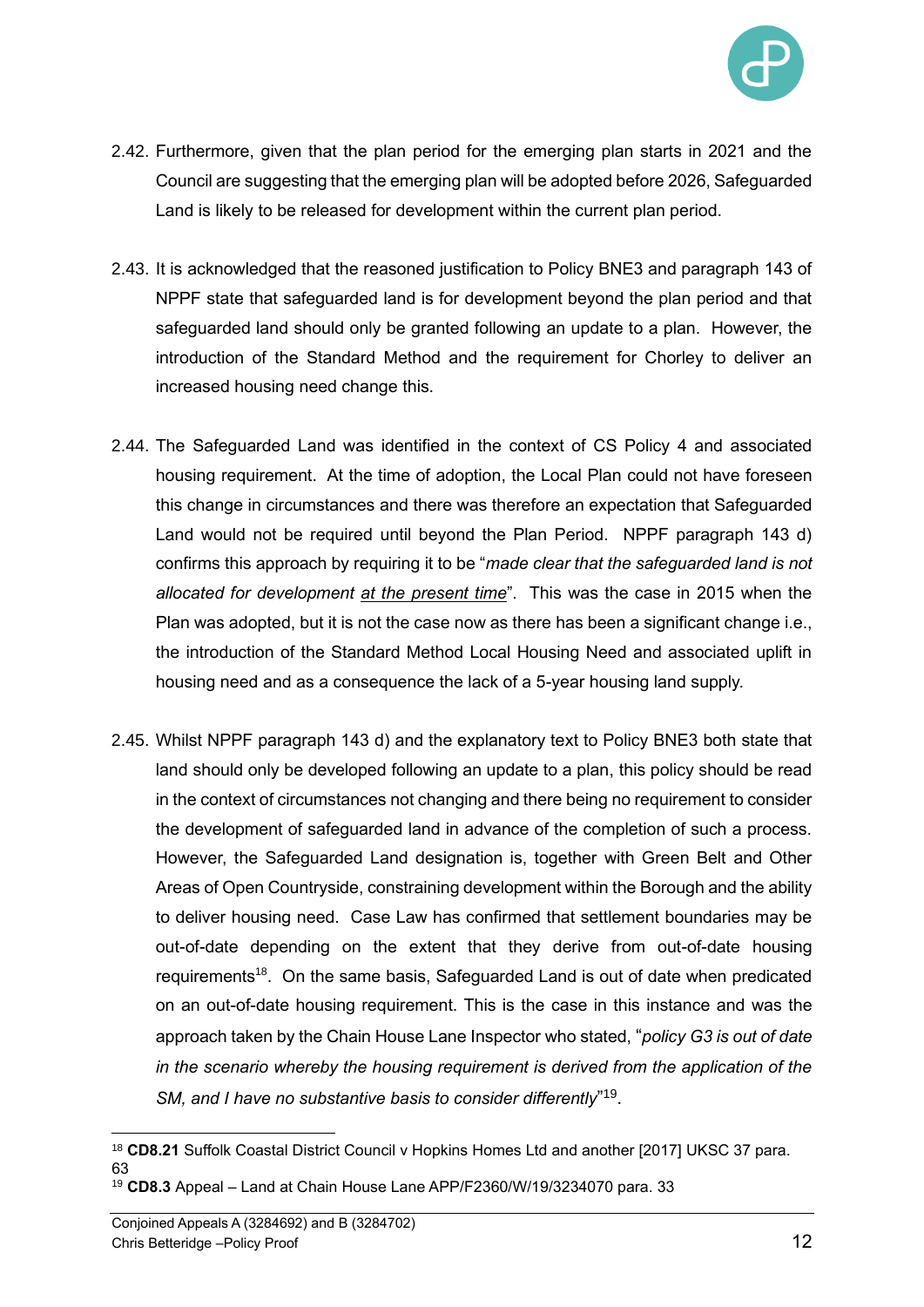

- 2.46. Whilst it is acknowledged and accepted that the principle of safeguarded land is consistent with paragraph 143 of NPPF the NPPF is clear in paragraph 3 that "*The Framework should be read as a whole*". When considered as a whole I consider that the policy is inconsistent with NPPF and places a constraint on the ability of Chorley Council to deliver housing in accordance with Standard Method Local Housing Need and therefore boost significantly the supply of homes.
- 2.47. It is therefore considered Policy BNE3 is out-of-date.
- 2.48. In summary, if there is no 5yr supply all three most important policies are automatically out-of-date under Footnote 8. Irrespective of this most important policies CS Policy 4 and Policy BNE3 are out-of-date for the reasons set out above.

#### Assessment of Important Policies as a Whole

- 2.49. The final part of the assessment in respect of the datedness of the most important policies is to draw the individual policies together and consider whether, as a whole, the policies are out-of-date.
- 2.50. Whilst it is concluded that the spatial strategy CS Policy 1 is not out-of-date, for reasons set out above CS Policy 4 and Policy BNE 3 are out-of-date and, therefore when considered as a whole the basket of most important policies is considered out-of-date. This was the same conclusion reached by the Pear Tree Lane Inspector<sup>20</sup>, and as such the appeal should be considered in the context of the 'tilted balance' irrespective of the 5-year housing land supply position.

<sup>20</sup> **CD8.1** Appeal - Land at Pear Tree Lane APP/D2320/W/20/3247136 para. 51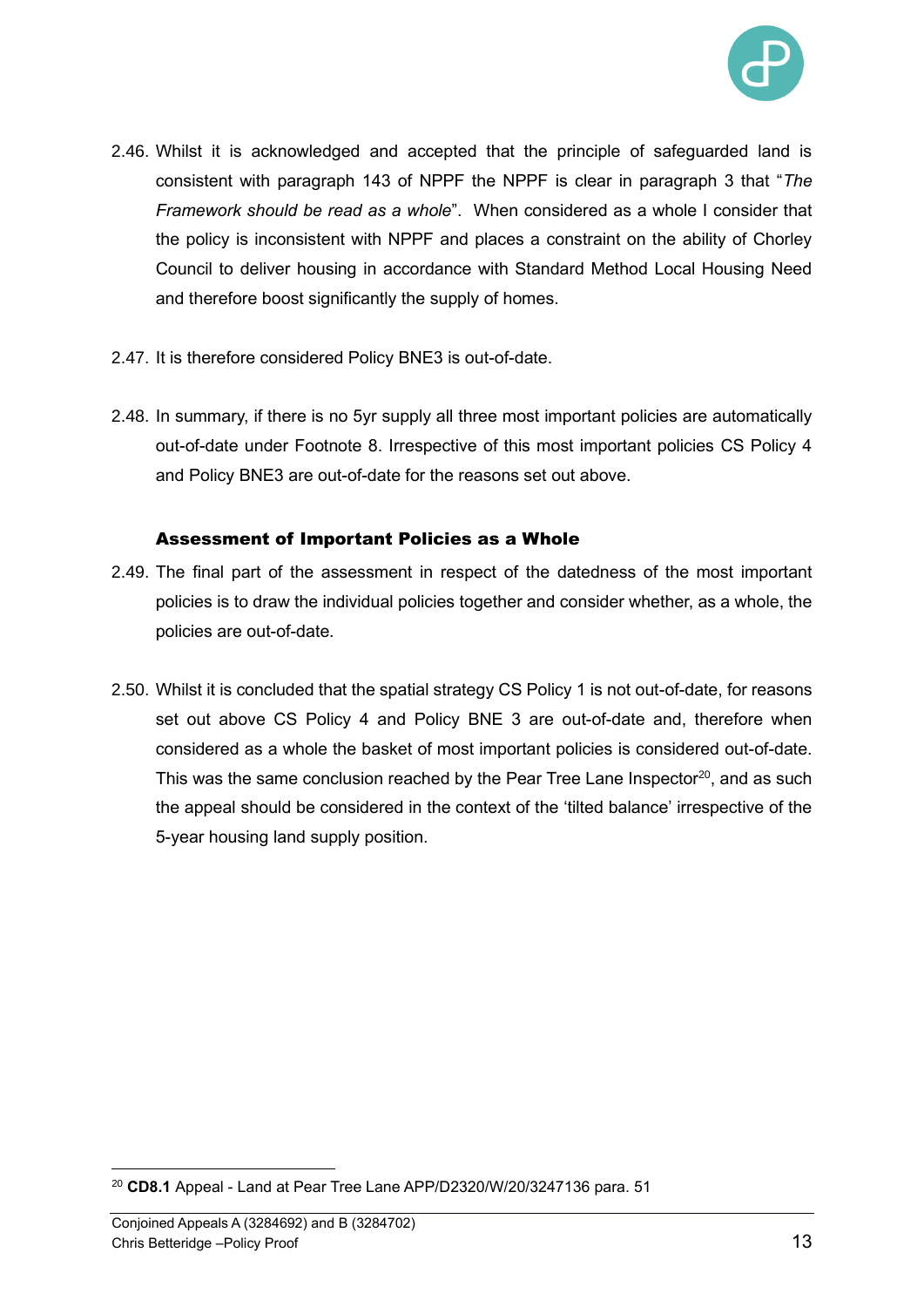

## **3. Policy Weighting**

- 3.1. Having considered whether policies are out-of-date when considered individually or as a whole, it is then necessary to consider the weight that those policies should carry in the planning balance.
- 3.2. I have considered each of the relevant policies below and considered the weight which should be applied in different scenarios whether paragraph 11 and the tilted balance is engaged or not.

#### CS Policy 1

- 3.3. As identified earlier in my evidence the Council has not raised conflict with CS Policy 1 as a reason for refusal and, for the reasons given earlier, it is not considered that either appeal proposal conflicts with this particular policy. In the context of this appeal, it is not considered that CS Policy 1 would direct refusal of either of the appeal sites and the Council does not suggest that this is the case.
- 3.4. It is considered that CS Policy 1 forms part of the basket of most important policies which are out-of-date, and/or that Chorley is unable to demonstrate a 5-year housing land supply in which case the policy is out of date in any event. In these circumstances it is considered that the policy should be attributed reduced weight in the decision-making process to reflect this. In the context of the appeal site and proposals taking account of the recognition that the policy does not of itself conflict with NPPF it should continue carry moderate weight.

#### CS Policy 4

- 3.5. CS Policy 4 provides the housing requirement for Chorley and the wider Central Lancashire area, it sets a minimum housing requirement and, as such the appeal proposals do not conflict directly with this policy. Notwithstanding this it is considered that if the tilted balance is applied that this policy is given very limited weight in the decision-making process.
- 3.6. Whether the policy is deemed out-of-date because Chorley is unable to demonstrate a five-year housing land supply, or because the most important policies are inconsistent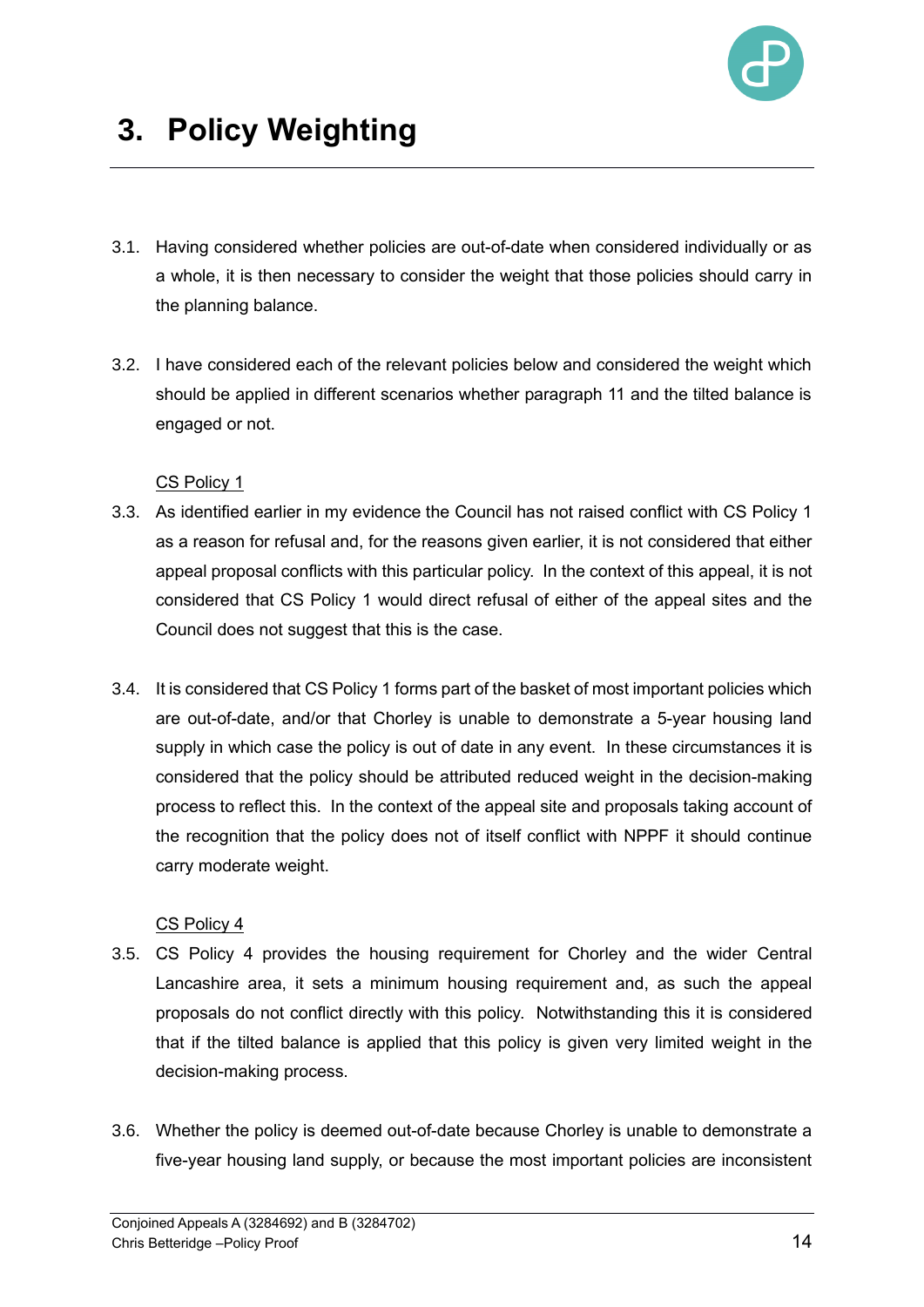

with the NPPF the issue remains the same. The continued use of CS Policy 4 restricts Chorley from being able to deliver its Housing Need in accordance with the Standard Method and NPPF.

- 3.7. The objective of significantly boosting the supply of homes is not achieved through the ongoing application of CS Policy 4. This is an important national objective which is delivered through the delivery of the Standard Method.
- 3.8. Against the Standard Method Local Housing Need Chorley Council has a 2.5 year housing land supply, and as such the continued application of CS Policy 4 will preclude Chorley Council from achieving NPPF objectives.
- 3.9. As identified even if all of Chorley's housing land supply is considered to be deliverable within the plan period there remains insufficient land to deliver the Housing Need within the plan period. Even if an assessment is made against the Council's CS Policy 4 figure, ignoring over supply, the total housing supply for the existing plan period is only slightly greater that the requirement.
- 3.10. Even if it is concluded that the tilted balance is not engaged the weight to be applied to CS policy 4 is tempered by the introduction of the Standard Method Local Housing Need, and significant associated increase in housing need. If it is concluded that CS Policy 4 is the correct housing requirement and that the Council can demonstrate a five-year housing land supply it cannot be ignored that this requirement will expire in September 2022, on the basis of the MOU1 review in September 2017, unless a further review is undertaken, and the housing requirement is not found to need updating.
- 3.11. It is demonstrated and accepted that Chorley Council does not have the housing supply to deliver Standard Method Local Housing Need for the remainder of the plan period. The expiry of the CS Policy 4 housing land supply requirement in September 2022 and the consideration that it is unlikely that a review will be undertaken before this date and conclude that CS Policy 4 does not requiring updating is a significant material consideration to be weighed against the policy.
- 3.12. In summary, limited weight must be afforded to CS Policy 4 whether the tilted balance is engaged because there is no 5-year housing land supply, or if it is out of date due to inconsistency with national policy. In any event, as the policy sets a minimum housing requirement there is no specific conflict with this policy.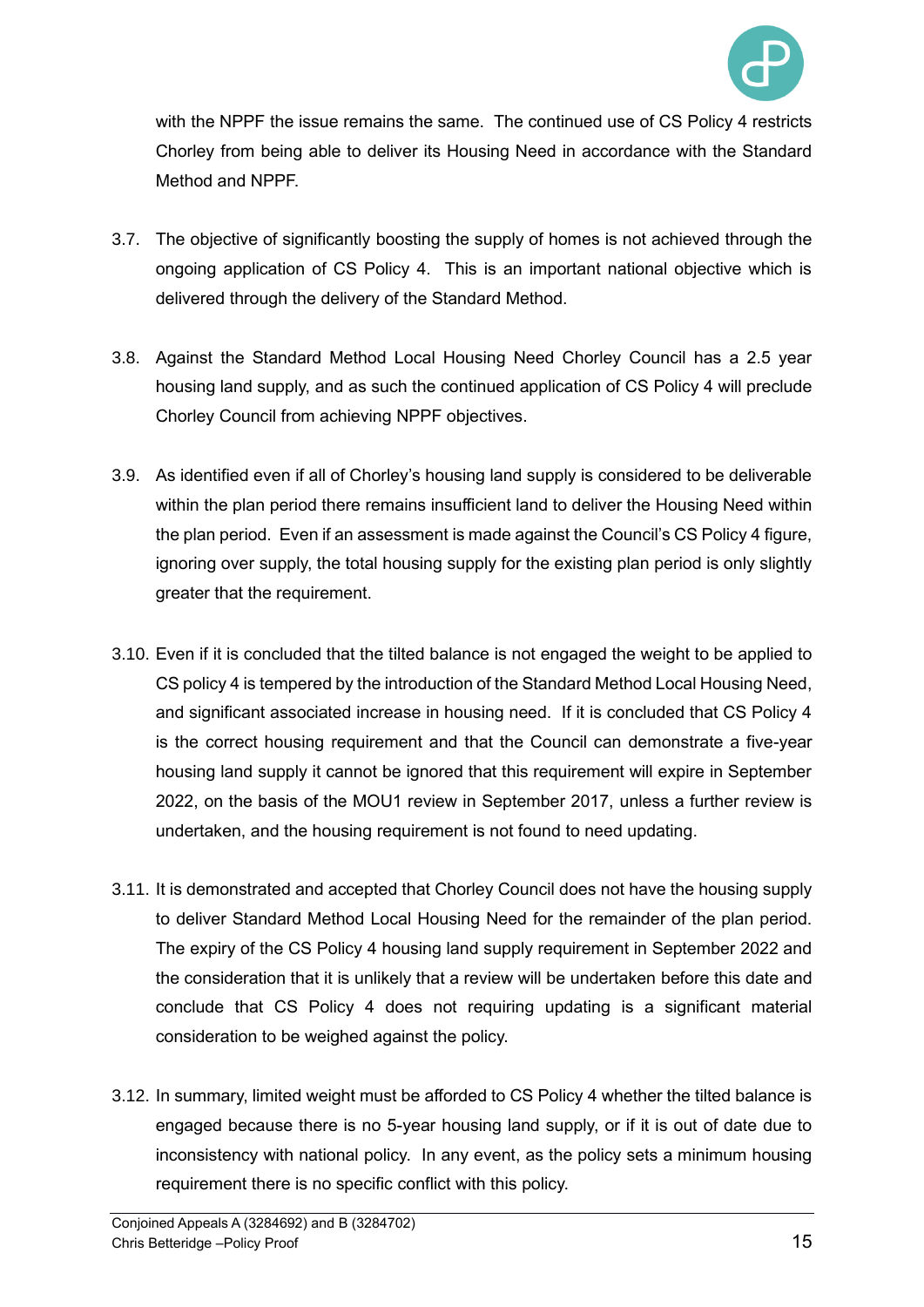

#### Local Plan Policy BNE3

- 3.13. In the setting of the tilted balance, it is considered that the BNE3 and the safeguarded land designations of the two appeal sites should be given limited weight in the decisionmaking process.
- 3.14. The policy places a constraint on development which restricts Chorley's ability to deliver its housing needs within the current plan period. This has implications for the weight to be applied in the context of the tilted balance.
- 3.15. Even if all of Chorley Council's supply sites identified in their 5 Year Housing Land Supply document, were to come forward within the current plan period, including those not considered to be deliverable this would not deliver the housing required by Standard Method Local Housing Need.
- 3.16. The Council has already acknowledged safeguarded land will be made available for development within the current plan period as part of the emerging plan.
- 3.17. BNE3 is essentially a timing policy, not a suitability policy. There has been a significant change in circumstances in Chorley and Policy BNE3 is constraining housing delivery. The suitability of Safeguarded Sites would have been assessed as part of that designation. In this context Policy BNE3 should be given limited weight.
- 3.18. In the setting of the tilted balance, and on the basis of the above, limited weight should be applied to conflict with policy BNE3. This is consistent with the approach taken by the Inspector at Pear Tree Lane who stated that they attached *"limited weight to the conflict with Policy BNE3, because it is out-of-date*" <sup>21</sup> . It is also consistent with the approach of the Chain House Lane Inspector who, whilst acknowledging the policy as out-of-date applied significant weight to South Ribble's Safeguarded Land Policy on the basis that a healthy housing supply could be demonstrated $^{22}$ . This is not the case in Chorley, where it has been demonstrated there is a need for housing.

<sup>21</sup> **CD8.1** Appeal - Land at Pear Tree Lane APP/D2320/W/20/3247136 para. 101

<sup>22</sup> **CD8.3** Appeal - Land at Chain House Lane, South Ribble APP/F2360/W/19/3234070 para. 52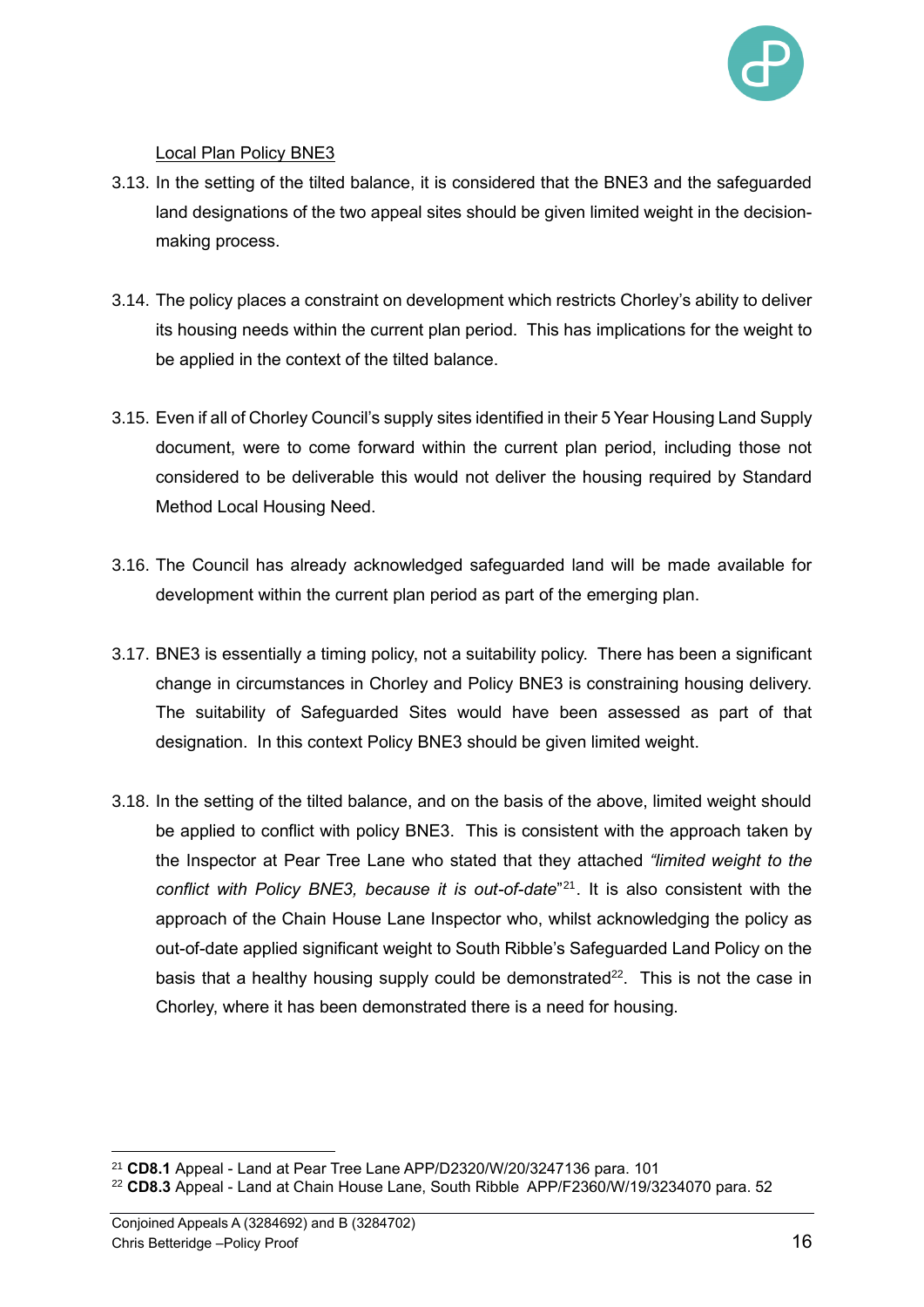

## **4. Conclusion**

- 4.1. NPPF paragraph 11(d) identifies that where the most important policies for determining an application are out-of-date planning permission should be granted unless specific policies in the NPPF provide a clear reason refusal or any adverse impacts of doing so would significantly or demonstrably outweigh the benefits.
- 4.2. Footnote 8 which accompanies paragraph 11 advises that the most important policies should be considered out-of-date automatically if the authority is unable to demonstrate a 5-year supply of deliverable sites. The evidence provided by Mr Saunders demonstrates that the Council is unable to demonstrate a deliverable 5-year supply.
- 4.3. Notwithstanding the 5-year supply position it is also contended that the most important policies are out-of-date due to a lack of consistency with NPPF.
- 4.4. For the purposes of the appeals, and notwithstanding the fact the reasons for refusal only relate to Policy BNE3, the most important policies are considered to be CS Policy 1, CS Policy 4 and Local Plan Policy BNE3.
- 4.5. For the reasons presented earlier it is concluded that, on an individual basis CS Policy 1 is not out-of-date. CS Policy 4 is out-of-date for the reasons set out in Mr Saunders' evidence relating to the introduction of the Standard Method including inconsistent methodology, significant increase in housing need and a change in distribution across Central Lancashire. Policy BNE3 is out of date as Chorley Council is unable to deliver its housing requirement within the plan period. There is accordingly a requirement for Safeguarded Land to be developed to meet needs now, not beyond the plan period. When considered in the round the most important policies are considered to be out-ofdate.
- 4.6. On the basis of the assessment undertaken it is considered that the most important policies are out-of-date and that the appeal should be assessed in the context of the 'tilted balance' or presumption in favour of sustainable development.
- 4.7. The weighting of policies in the planning balance has been assessed and the only policy against which there is direct conflict is BNE3. It is considered that this conflict should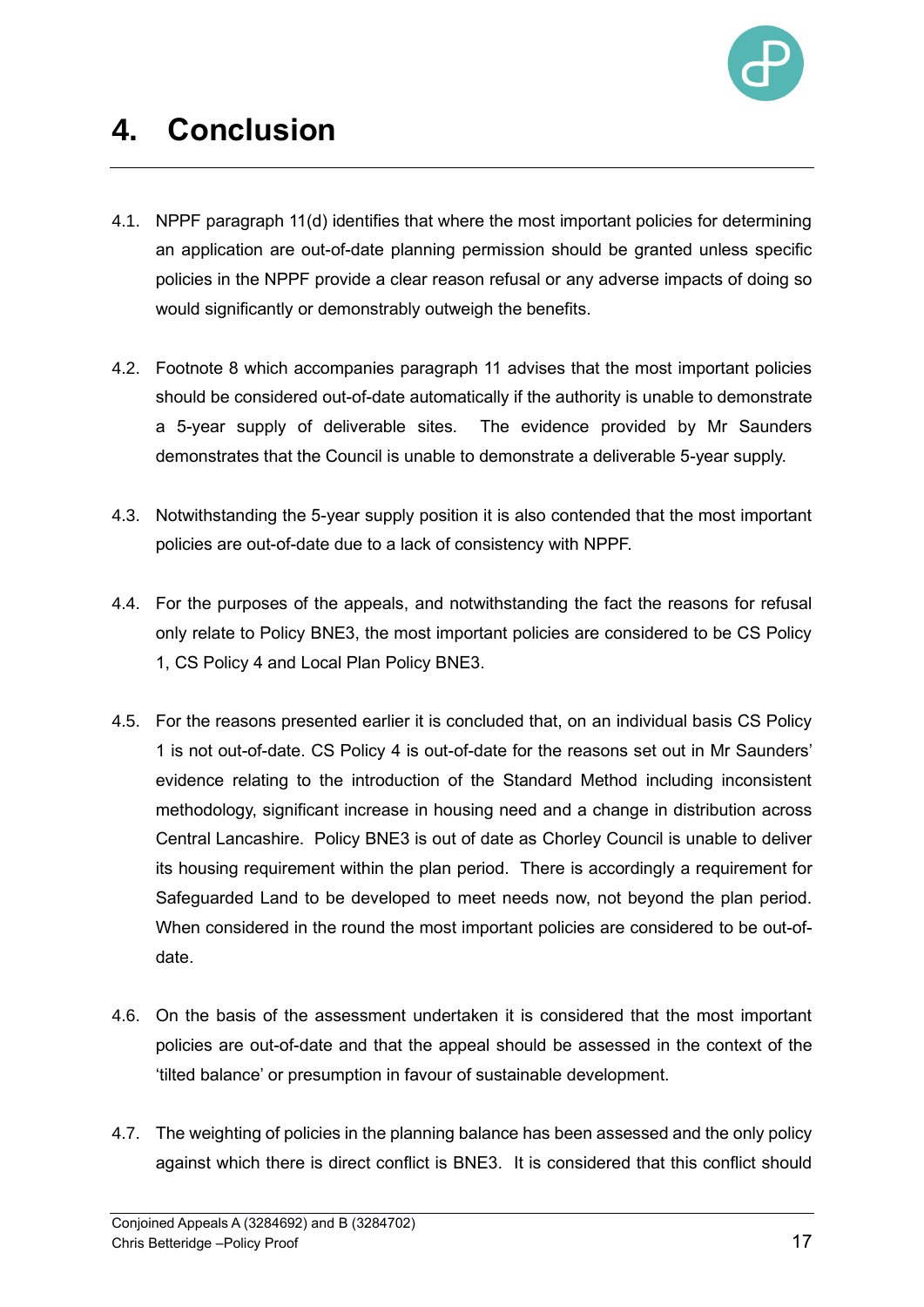

be given limited weight in the planning balance because of the need to deliver housing and the lack of any specific harm associated with the delivery of either of the appeal sites.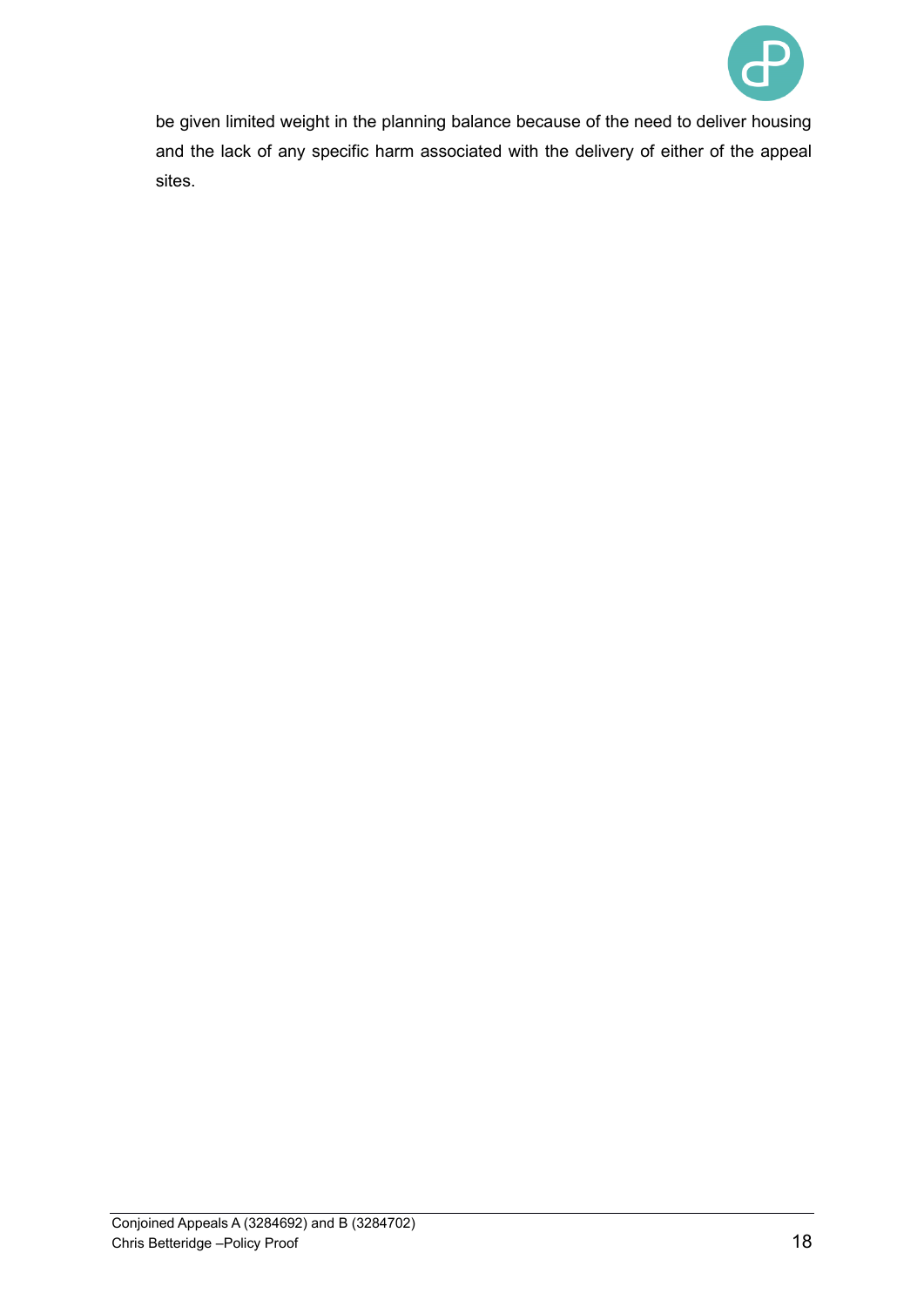

### **Appendix 1**

List of Safeguarded Sites proposed for potential development in Emerging Local Plan Issues and Options